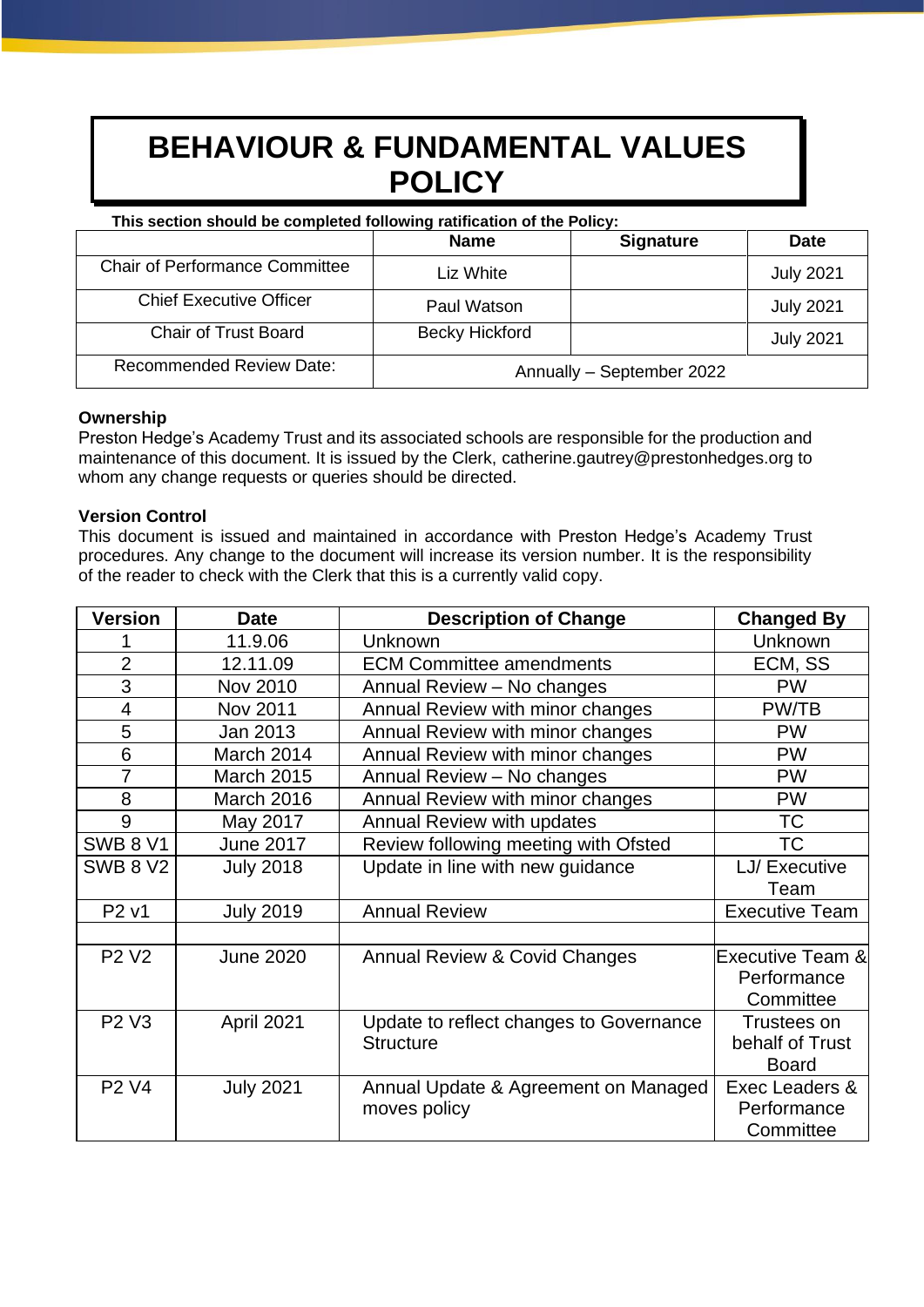# **PRESTON HEDGE'S ACADEMY TRUST BEHAVIOUR & FUNDAMENTAL VALUES POLICY**

#### **Aim**

The overiding aim of the Preston Hedge's Academy Trust is to have an pro-active approach to behaviour and values within their schools, that create a strong and positive culture and ethos where inappropriate pupil behaviours are less likely to happen, and where children have an exceptionally positive attitude towards the school, their learning and others.

Through our strong values based curriculum and systems, we will promote the highest levels of citizenship to ensure that our pupils have the attitudes and approaches to be properly prepared for their future life in society. This will enable them to fulfil a positive role within society as tolerant, respectful and socially responsible young people and adults.

We begin this work with our children as soon as they enter our school in Reception. This ensures a consistent set of expectations throughout our schools.

In line with Keeping Children Safe in Education September 2021, a copy of this policy is given to new staff and volunteers upon indiuction alongside other key policies.

Where there is a safeguarding concern alongside any behaviour incident, Principals will work alongside the DSL/DDSL to ensure safe and effective application of the policy including consideration to accessing external agencies.

#### **Positive Behaviour Management**

In keeping with our Teaching and Learning Policy and Behaviour Agreement, which is signed by parents/guardian when a child enters one of our schools, the following is used to encourage children to behave appropriately:

- $\checkmark$  A curriculum that is tailored to the learning needs of the pupils.
- $\checkmark$  The provision of a positive, calm and happy environment.
- $\checkmark$  Clear expectations communicated regularly.
- $\checkmark$  Praise, praise, praise.
- $\checkmark$  A positive approach taken with pupils
- $\checkmark$  A 'values' based curriculum that encourages and rewards children for demonstrating the school's fundamental values. A 'values' based rewards system, which is adapted to meet the needs of the local community and appropriately reflect the age of the children.
- $\checkmark$  Rewards to recognise and celebrate children which have demonstrated that they have embodied the school's expectations and values superbly.
- ✓ Pupils' academic achievement valued through presentations and quality displays.
- $\checkmark$  Celebration assemblies that value effort and achievement in and outside of school.
- ✓ Sharing successes, however small, with other adults, parents and the wider community.

# **We:**

- $\checkmark$  Relate in a calm and quiet manner. We do not shout at children.
- $\checkmark$  Trust, listen, give a chance, encourage, praise, and respect every child and each other.
- $\checkmark$  Treat everyone with courtesy.
- $\checkmark$  Are consistent.
- $\checkmark$  Recognise children's fears and challenges.
- $\checkmark$  Are positive and show that we care.
- $\checkmark$  Do not jump to conclusions, but deal with each incident afresh.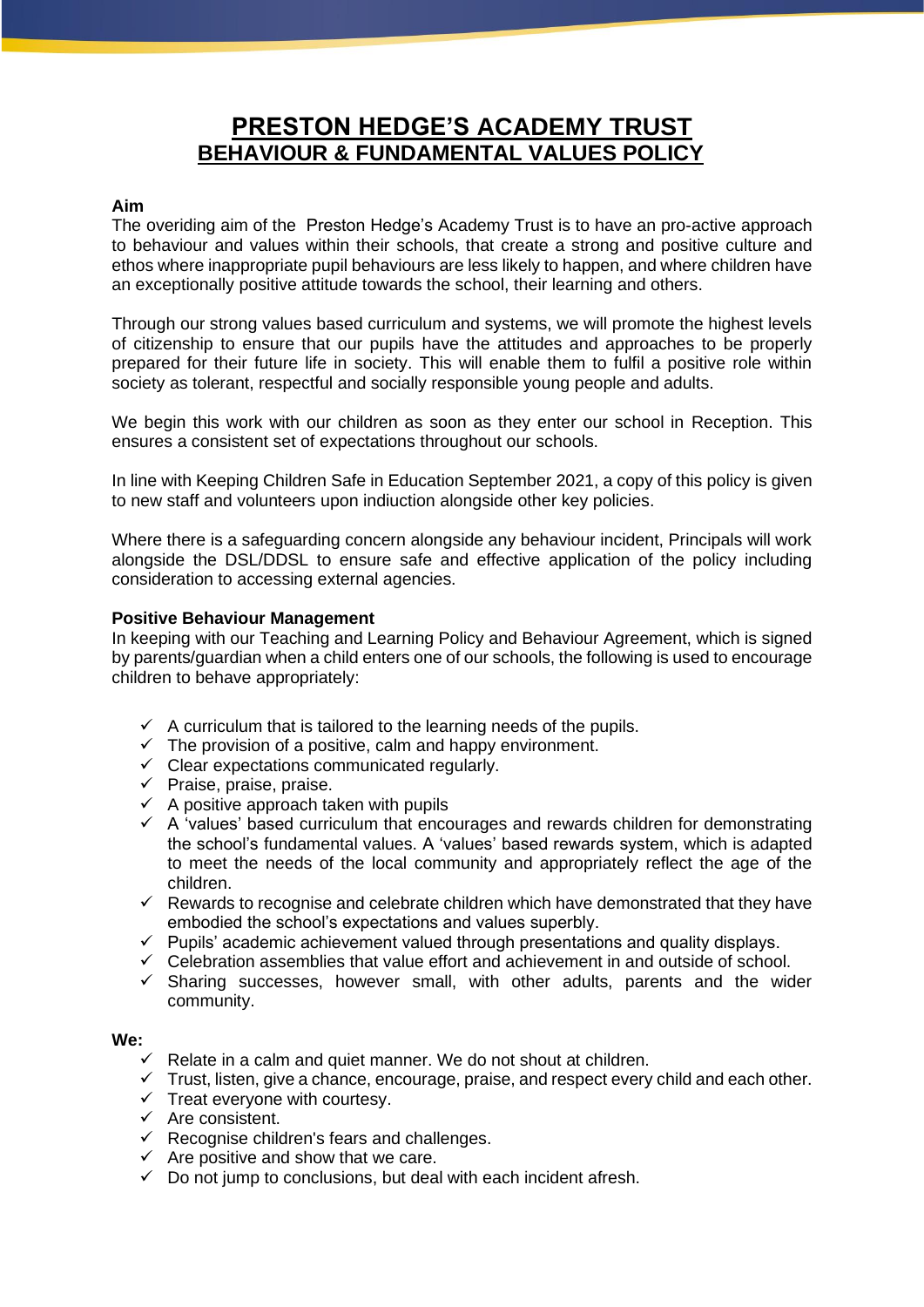- $\checkmark$  Do not humiliate children.
- $\checkmark$  Do not use group punishments to highlight the behaviour of an individual
- $\checkmark$  Give access to the full curriculum at all times and do not use it as a sanction (e.g. missing PE).
- $\checkmark$  Do not use extra work as a punishment (e.g. more mathematics).
- $\checkmark$  Do not use corporal punishment under any circumstance.

#### **Expectations of Behaviour**

- $\checkmark$  The highest standards of politeness and courtesy.
- $\checkmark$  Respect for other people, children as well as adults, and their beliefs and values.
- $\checkmark$  Respect for time, views, race, culture, beliefs, property and body of all.
- $\checkmark$  To try our best at whatever we do.
- $\checkmark$  To get on well with each other by listening to what others have to say and helping each other wherever possible.
- $\checkmark$  Respect for property of our schools and others and also the wider environment.
- $\checkmark$  Support and co-operation from parents/carers in regard to our behaviour management

We regularly promote positive behaviour through bespoke Well-Being and Personal, Social and Health Education & Citizenship (PSHE) curriculum, thematic assemblies, individual, group and whole class discussions. Circle Time is used throughout the Trust's schools, to teach, practise and reinforce whole school expectations and to address current issues within the class.

#### **Fundamental Values**

Our Fundamental Values, are designed to promote citizenship and equip our children with the positive behaviours required for life in modern society. The Trust recognises that each school has their own individual communities and therefore the values of each school are unique, they are decided in conjunction with the local community. The values of each school are fundamental and are interwoven into the culture and ethos of the school; they are taught and embedded through the curriculum and through focused assemblies. Each school decides how to recognise their children's achievements against the values, to reflect the uniqueness of their local community. To ensure that each local community is aware of the values and how to achieve them, information is detailed on individual school websites.

# **Behaviour Expectations**

At Preston Hedge's Academy Trust, we have extremely high expectations of behaviour. These are reinforced throughout the school year, by using whole school assemblies to remind pupils of expectations, discussions in class to create and revisit class charters, and the use of circle time and reflection time within sessions to discuss and evaluate the expectations the school and its pupils have of themselves and others.

We believe that some behaviours are unacceptable:

- $\checkmark$  Physical violence and aggression or the threat of this (physical intimidation)
- $\checkmark$  Fighting
- $\checkmark$  Swearing, spitting, name calling, shouting and insults
- $\checkmark$  Sexual assault, which is any unwanted sexual behaviour that causes humiliation, pain, fear or intimidation
- ✓ Using technology to threaten, upset, humiliate or offend another person in or out of school
- ✓ Dropping litter
- ✓ Vandalism, (within the classroom and outside)
- $\checkmark$  Disturbing other people who are learning, including regular low-level disruption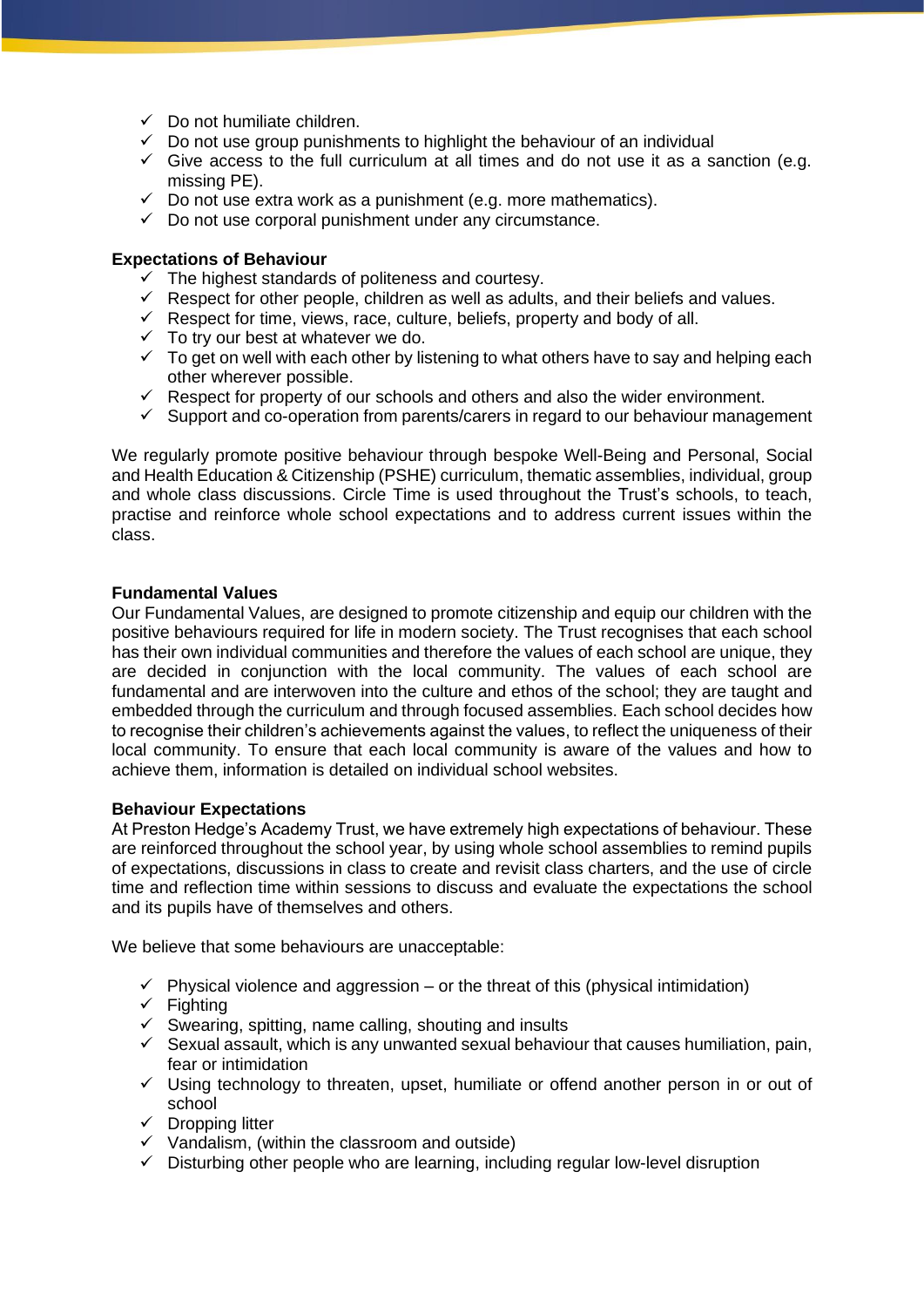- $\checkmark$  Continuous disruption to learning which occurs over time and which has a negative impact on the classroom ethos and learning
- $\checkmark$  Persistent refusal to follow adult instruction
- ✓ Verbal abuse
- $\checkmark$  Any form of bullying
- $\checkmark$  Possession of a banned item such as an offensive or lethal weapon in school, be it real or imitation, such as a knife or gun, images or an illegal substance (list in our Safeguarding Policy)
- ✓ Racism,
- $\checkmark$  Homophobic bullying or abuse
- $\checkmark$  Discriminatory behaviour<br> $\checkmark$  Behaviours which do not a
- Behaviours which do not comply with the Covid-19 related 'staying safe rules' when in operation.. Where this occurs the following approach will be adopted:
	- The pupil will be reminded by staff about the rules and what they need to do in order to comply with them. However, if:
	- A pupil repeatedly breaks the staying safe rules
	- A member of staff is satisfied that a pupil has deliberately broken the staying safe rules and/orA pupil breaks the staying safe rules in such a way that, in the member of staff's judgement, puts others at risk. Then, depending on the circumstances and taking the pupil's age and special needs (if relevant) into account, a school is entitled to deal with the matter as a disciplinary issue under this behaviour policy. Any sanctions that are applied will be reasonable, proportionate and fair and may include a fixed term or permanent exclusion provided it is compliant with the DfE's statutory exclusions guidance.

The approach of the Trust, demonstrated within all of our schools, is one of prevention and active discouragement of inappropriate behaviour and bullying through our values based curriculum, positive behaviour systems and consistent methodologies.

Whilst every effort is made to prevent any inappropriate and unacceptable behaviour, where it does occur, the following procedures will be followed:

(The following procedures may be adapted as appropriate for individual incidents)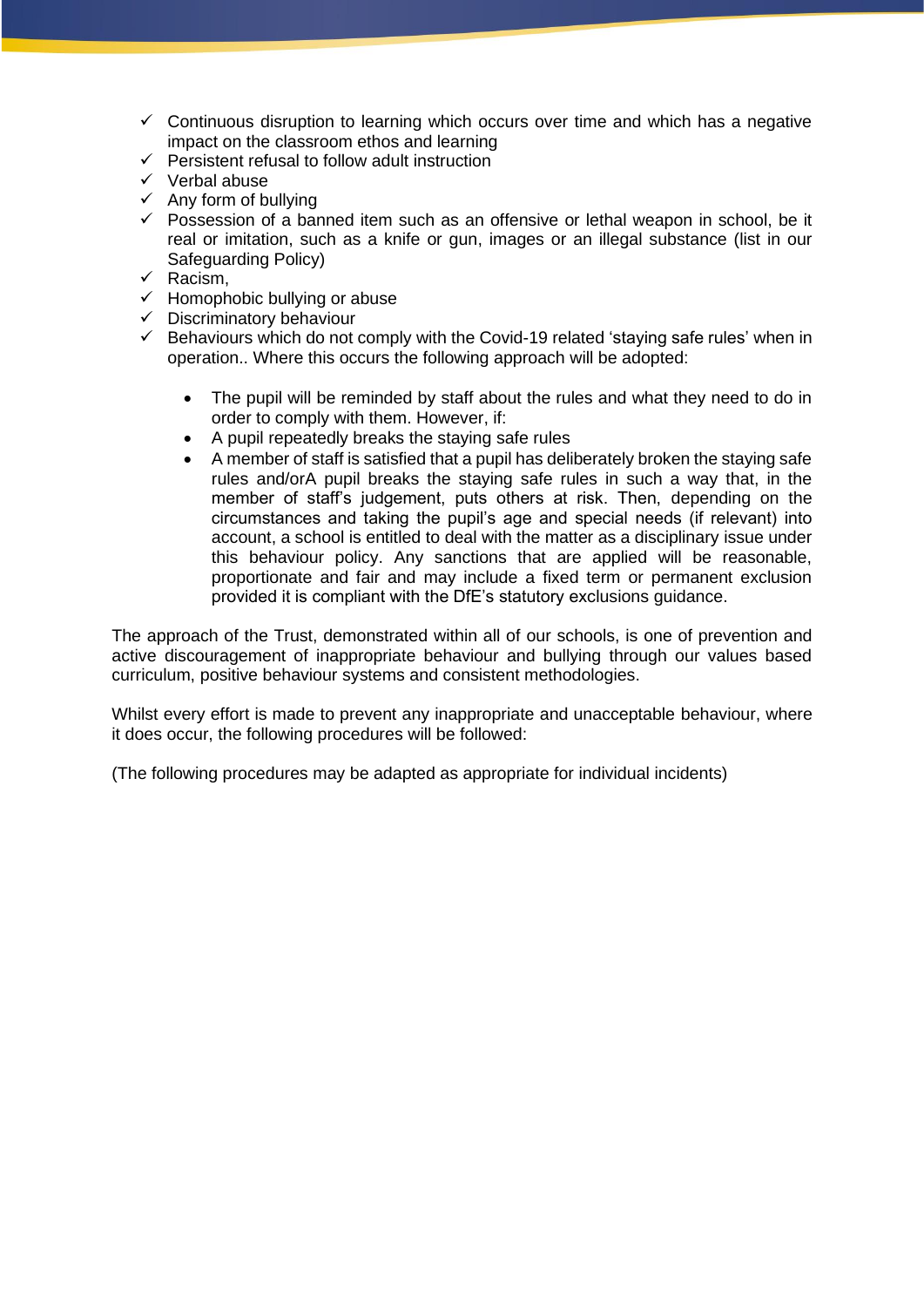#### **STAGE 1 Very minor incident (Teacher and Child)**

A very minor incident involves a discussion between the child and a member of staff, with a reminder of school expectations, and a chance for the pupil to reflect over a full or part of a break or a lunchtime If the behaviour continues, this will progress to Stage 2.

#### **STAGE 2 Small Incident (Teacher and Parent)**

This involves a one to one consultation between the child and a member of staff. Incidents on the playground are reported to the child's class teacher or they have noticed a pattern of behaviours within lessons. Parents are contacted and a parental visit form is completed to record this. The pupil will be given opportunity to reflect on their behaviour over a period of breaks and lunchtimes. The child's class teacher should make every effort to resolve the situation before passing it to Phase Leaders or Senior Leaders

# **STAGE 3 (Phase Leader and Parent)**

The child is referred to the relevant Phase Leader/Senior Leader and the child's behaviour is monitored over an agreed period of time. The child may be removed from the situation or the situation removed from the child, at this point if the behaviour has occurred on the playground the child may be 'zoned' for an appropriate period of time. At this stage teacher concerns are shared within the 'Pastoral' slot of a staff meeting so that all staff are briefed and can give support to the child. Parents are kept fully informed and involved. The class teacher will then have responsibility for monitoring any day to day arrangements which are put in place for the child.

#### **STAGE 4 (Principal/ Senior Leadership Team member and Parent)**

If the child is referred again or a significant incident takes place then the matter is reported to the /Principal or other members of the school's Senior Leadership Team (where the previous stages cease to be followed). A telephone call is made to the parents informing them of the situation and inviting them to visit the school for a discussion. **This is recorded on a Parental Visit Form** where the action is recorded and a date diarised to review its success. A pastoral support plan may be set up in consultation with the parents and child. The incident will be recorded on a **Behaviour Incident Form** and a support plan is put in place. The school will consider seeking support from appropriate external professionals or agencies if appropriate.

# **STAGE 5 (Principal /Senior Leadership Team member and Parent)**

#### **From this point if not before, the incident must be recorded on the school Behaviour Log**

If the unacceptable behaviour continues and it seems that the support plan is having little effect, the child will go on report (at an age appropriate level), to a member of the school's leadership team. The child will be given clear targets as to what is expected of them. They will be monitored by the leader at the end of every lesson. It may also be appropriate for the child to undertake part of their learning outside the classroom to limit any potential disruption. Following the end of the report period the child will go on to a daily report before the sanction is removed. Parents will be asked to sign the report every day. The school will consider seeking support from appropriate external professionals.

#### **STAGE 6 (Principal and Parent. In circumstances where the Principal is not available, the most senior member of the SLT will be able to move to this stage, subject to the approval of the Principal or CEO.)**

If unacceptable behaviour continues the child's provision will again be reviewed and the parents will be contacted.

If this behaviour continues during lessons an internal exclusion may be given for a fixed period, or if the behaviour relates to the child's provision the individual school would consider a more appropriate, reduced timetable for that child. This would mean for a fixed period the child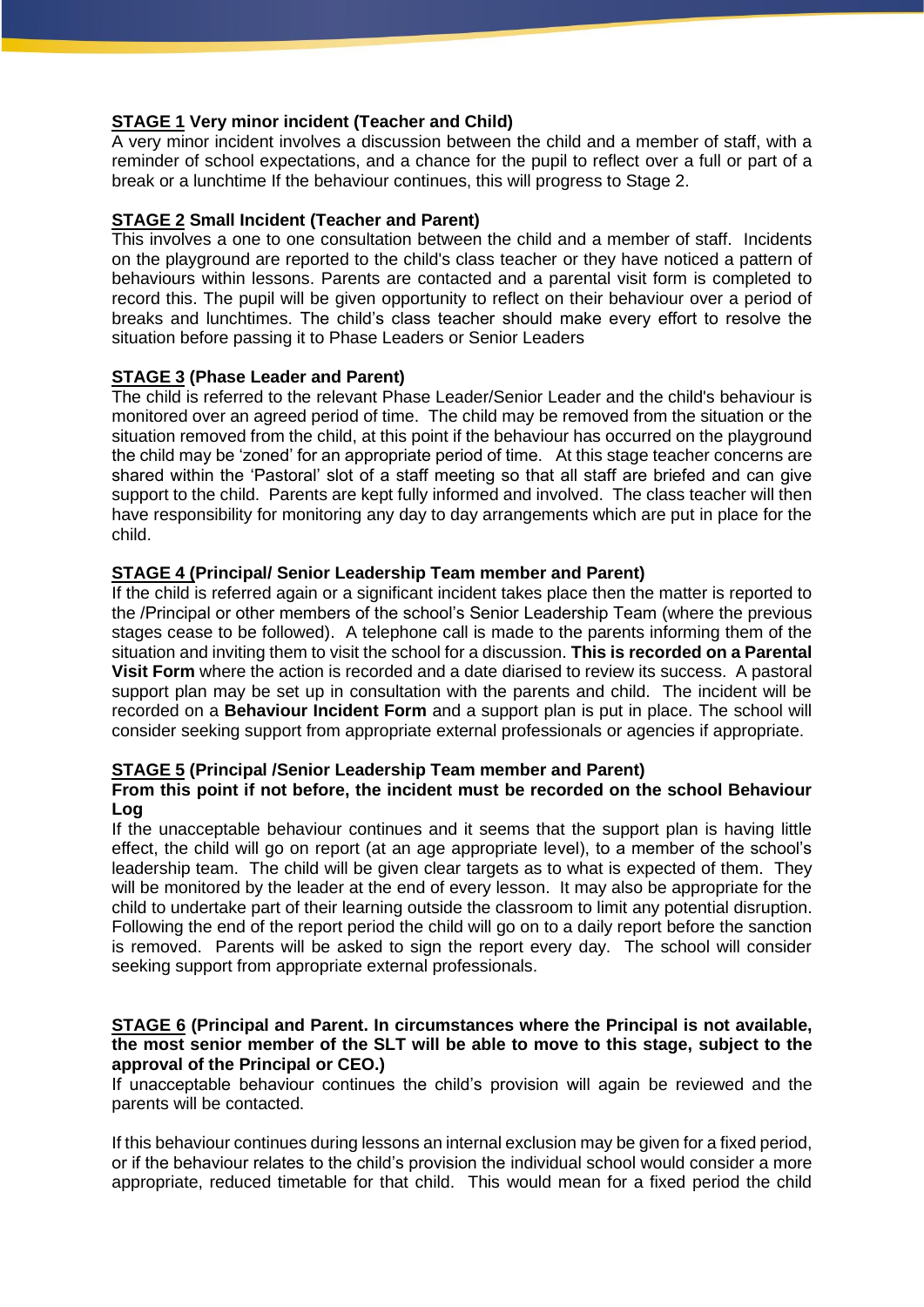would only attend that school on a part-time basis in order for the school to better meet their needs. There are no specific time scales for this but the Principal of the individual school would have to consider the length of time required for the situation as appropriate, against the notion that if a child is not in school their needs are not being fulfilled. In other schools, such sanctions have been used for a term or longer. The school will ask the Education Entitlement Services of the LA for support and to review the part time timetable. If this sanction is used on a repeated basis, the individual school and the child's parents might well want to consider whether that school was the most appropriate provision in such circumstances. At this point, the Trust's CEO will be notified, and kept informed of future stages.

#### **STAGE 7 - EXCLUSION AND MANAGED MOVES**

The Government and LA exclusion procedures will be adopted.

When one of the Trust's schools excludes a child for a fixed period, this will be followed by a reintegration meeting that will be held at that school, prior to the child's return; parents will be expected to attend.

The Principal of a school may also, in extreme circumstances, exclude a pupil without prior completion of all the above stages. Parents have the right of appeal to the Trust Appeals Committee in relation to any exclusion which is always seen as a last resort.

Behaviour, discipline and exclusions will be reported to the CEO and Chair of The Trust.

In instances where a Trust school feels that it would be entirely inappropriate for a child to continue at the school, the Principal would offer the child's parents the possibility of a managed move to a different school outside of the Trust.

Managed moves are an alternative to permanent exclusion. They are subject to review, usually after half a term. All managed moves initiated by the Principal must be agreed by the CEO and Performance Committee and have the consent from all involved parties.

#### **Online Behaviours**

In the event that inappropriate behaviour towards another has taken place using technology, the school will follow the procedure detailed in the Antibullying policy and Online safety Policiy to support actions which may ultimately be taken under this policy. The school has a right to follow the procedures detailed in the stages above, even if the event took place on personal technology used outside of school.

#### **Lunchtimes**

The same expectations will apply to lunchtimes, with the school expecting the same standards of behaviour, with the appropriate points in Stages 1-4 being applied.

If the behaviour is persistent at lunchtime a fixed term exclusion from lunchtimes may well be given, with a reintegration meeting arranged with the parents and child following the conclusion of the exclusion. This meeting occurs before the child can return to a school at lunchtimes so that all concerned understand that a repeat of the behaviour could result in permanent exclusion from lunchtimes, although this can only be a maximum of 15 days.

#### **Critical Incidents**

If a critical incident stems from a significant breach of the Trust's Behaviour Policy, the Trust's Planned Response within its Critical Incident Policy will be adopted. In such instances other agencies such as the police may assume overall management of the incident. At all times in such circumstances, the individual school's Leadership Team will work together with support of the Academy Trust. The community should be aware that if the incident was related to unacceptable behaviour, we will use this policy following the management of the incident.